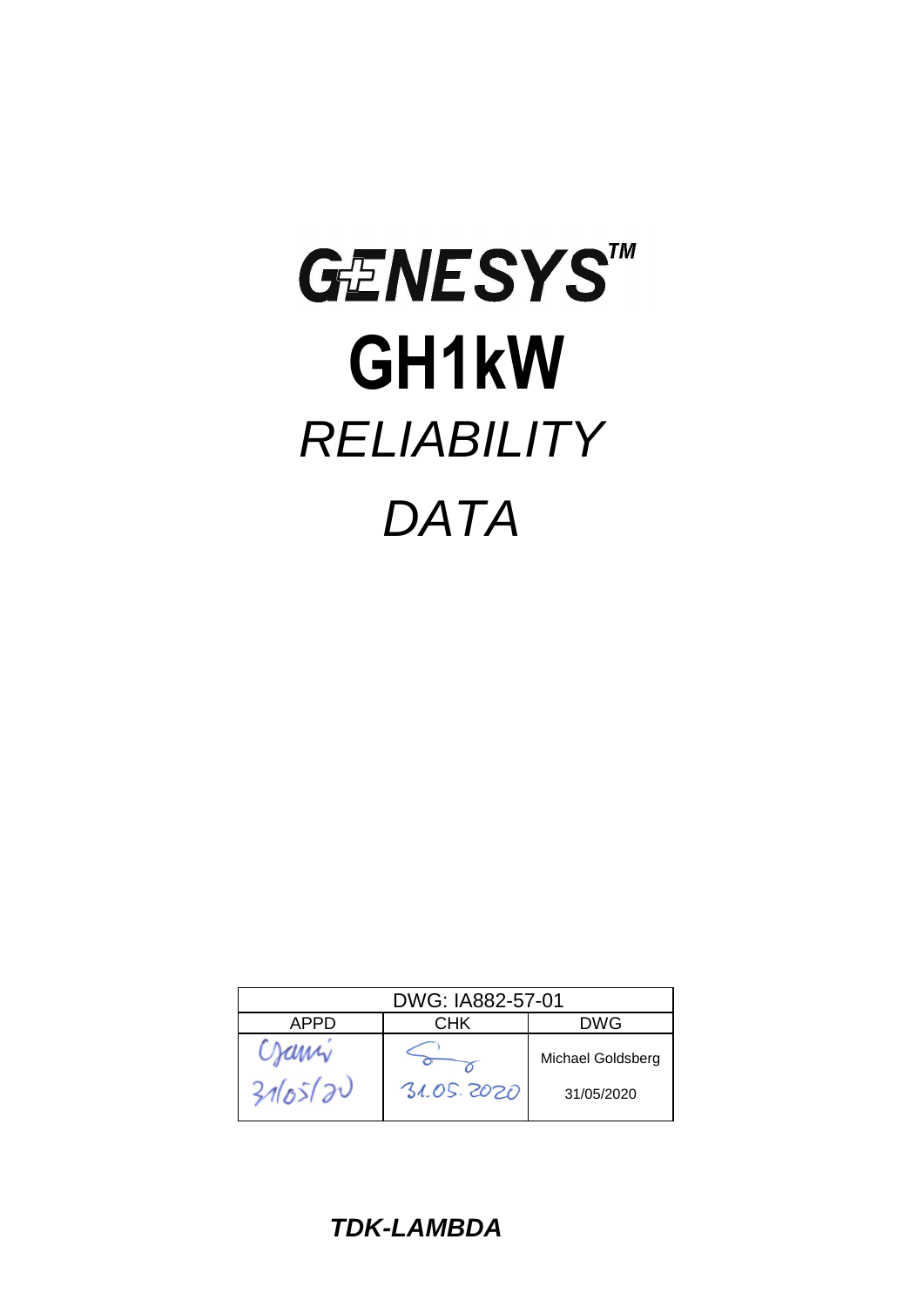### **GENESYS<sup>™</sup> GH1kW**

| <b>INDEX</b>                        | <b>PAGE</b>  |
|-------------------------------------|--------------|
| 1. MTBF; Calculated Value of MTBF   | $R-1$        |
| 2. Components Derating              | $R - 2 - 4$  |
| 3. Main Components Temperature Rise | $R - 5 - 7$  |
| 4. Elec. Capacitors Computed Life   | $R - 8$      |
| 5. Abnormal Test                    | $R - 9 - 12$ |

The above data is typical value. As all units have nearly the same characteristics, the data to be considered as ability value.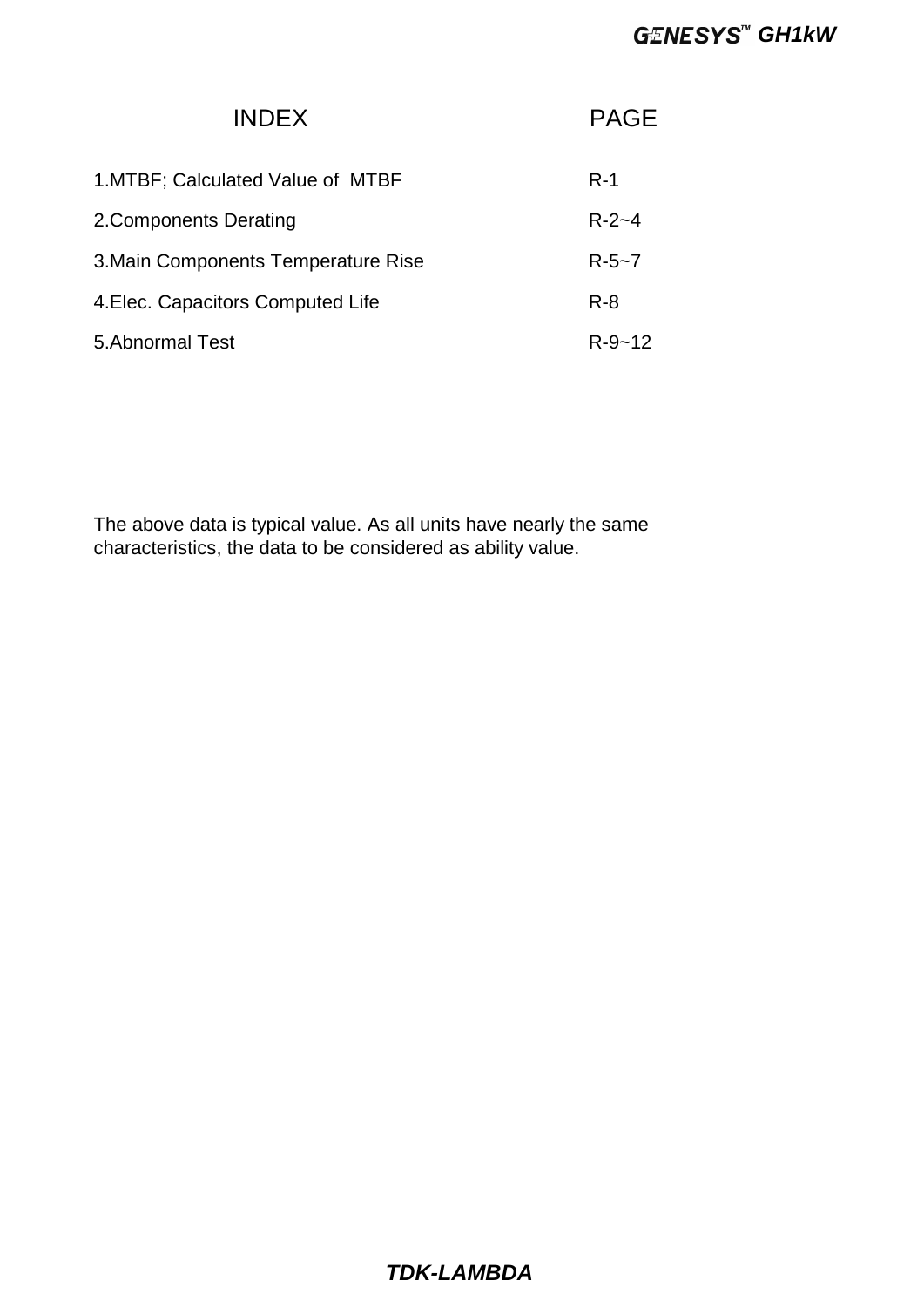### **M.T.B.F.**

Calculation based on parts stress reliability projection of Telcordia (Bellcore) "Reliability Prediction Procedure for Electronic Equipment" Document number TR-322,Issue5) Individual failure λss is calculated from electrical stress and temperature rise of each device.

$$
MTBF = \frac{1}{\lambda_{\text{equiv}}} = \frac{1}{\pi_E \sum_{i=1}^{m} N_i \cdot \lambda_{SSi}} \times 10^9 \text{ (hours)}
$$

 $\lambda_{\rm SSi} = \lambda_{Gi} \cdot \pi_{Qi} \cdot \pi_{Si} \cdot \pi_{Ti}$ 

| : Generic failure rate for the <i>i</i> th device<br>$\lambda$ Gi           |
|-----------------------------------------------------------------------------|
| : Quality factor for the <i>i</i> th device<br>$\pi$ Qi                     |
| : Stress factor for the $i$ th device<br>$\pi$ Si                           |
| : Temperature factor for the $i$ th device<br>$\pi$ Ti                      |
| : Number of different device types<br>m                                     |
| and the control of the control of<br>: Quantity of $i$ th device type<br>Ni |
| : Equipment environmental factor<br>$\pi E$                                 |

Conditions:

Ta=25°C Gf - Ground,Fixed,Uncontrolled

#### **M.T.B.F. = 665651 (HOURS)**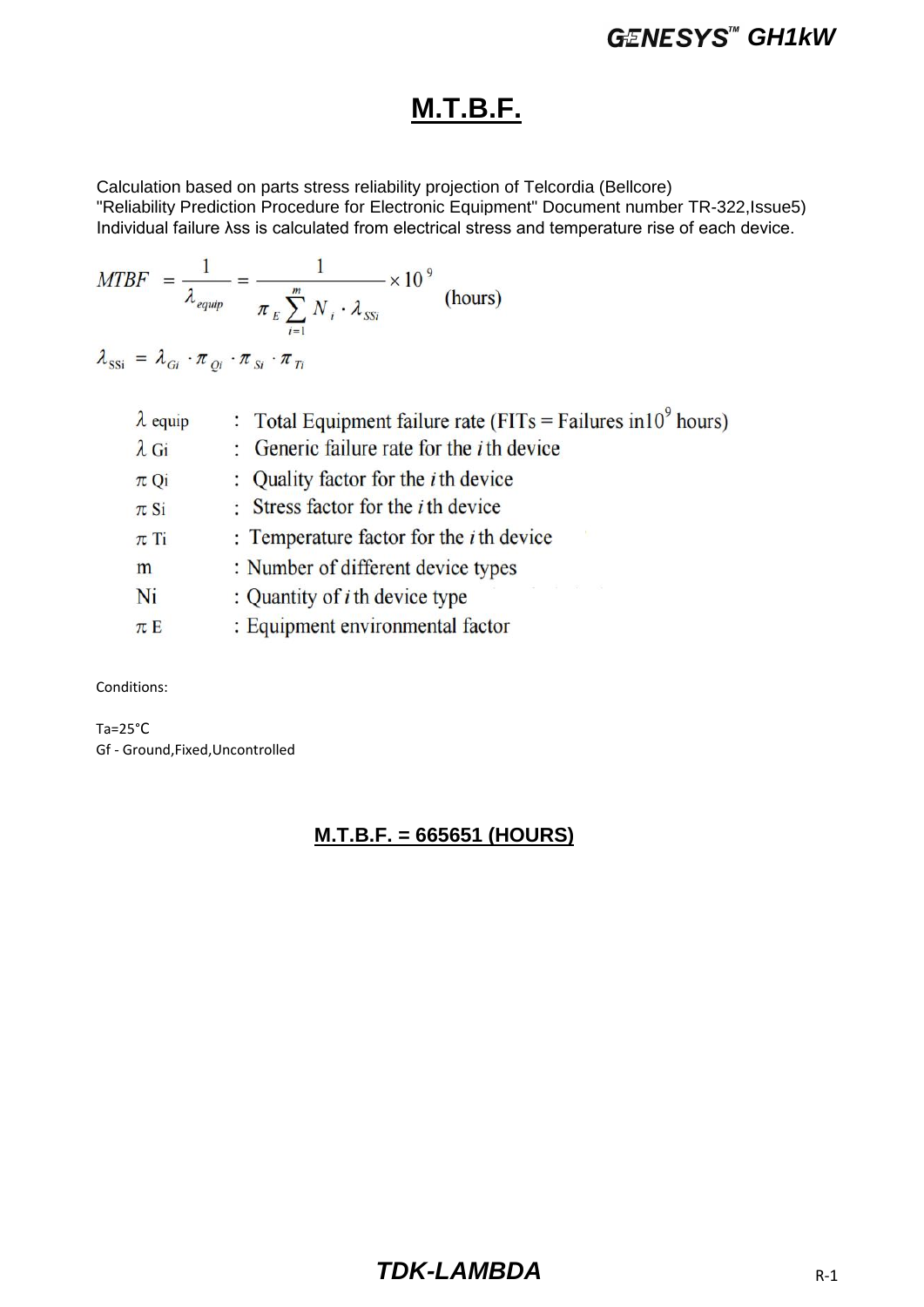#### **2.COMPONENT DERATING**

#### GH1kW SERIES

Calculation method

(1) Conditions

| Input:                          | Nominal                          |
|---------------------------------|----------------------------------|
| Output:<br>Ambient temperature: | Vout - 100%, lout - 100%<br>50°C |
| Mounting Method:                | <b>Standard Mounting</b>         |

(2) Semiconductors

Compared with maximum junction temperature and actual one which is calculated on case temperature, power dissipation and thermal impedance.

(3) IC, Resistors, Capacitors, etc.

Ambient temperature, operating conditions and power dissipation are within derating criteria.

(4) Calculation method of thermal impedance:

$$
\Theta_{j-a} = \frac{Tj(\text{max}) - Ta}{Pc(\text{max})} \qquad \Theta_{j-c} = \frac{Tj(\text{max}) - Tc}{Pc(\text{max})} \qquad \Theta_{j-l} = \frac{Tj(\text{max}) - Tl}{Pc(\text{max})}
$$

*Tc* : Case Temperature at Start Point of Derating; 25°C in General

- *Ta* : Ambient Temperature at Start Point of Derating; 25°C in General
- *Pc* (max): Maximum Power Dissipation
- *Tj* (max): Maximum Junction temperature
	- Θ*j-c* : Thermal Impedance between Junction and Case
	- Θ*j-a* : Thermal Impedance between Junction and Air
	- Θ*j-l* : Thermal Impedance between Junction and Lead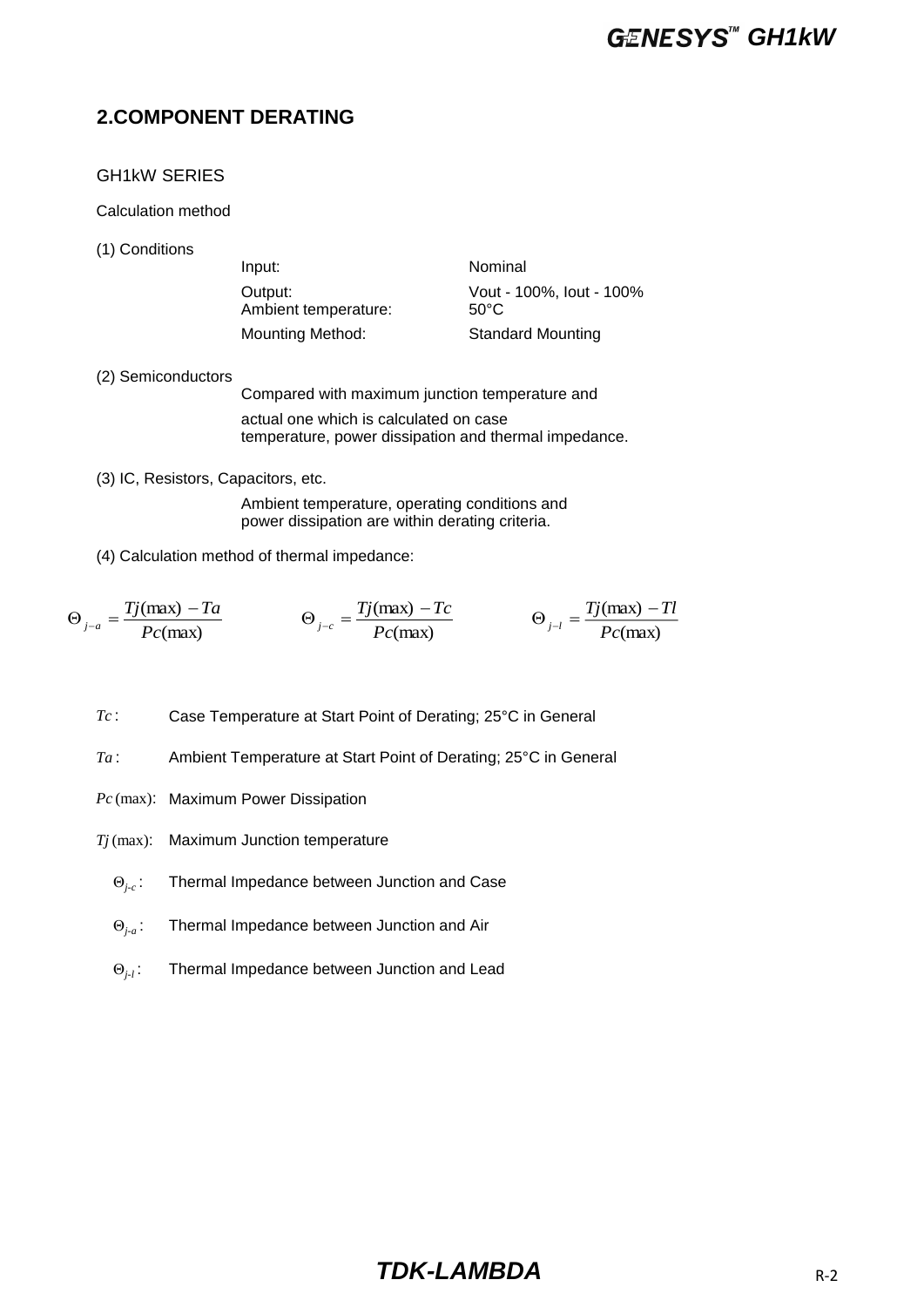Load = 100% Ta=50°C **INPUT1P GENESYS<sup>M</sup> GH1kW** 

| ID <sub>1</sub>   | Timax=                              | 150  | °C | $qi-c =$                          | 1.0   | °C/W | $Pmax =$ |       | W    |
|-------------------|-------------------------------------|------|----|-----------------------------------|-------|------|----------|-------|------|
| D25XB60-7000      | $Pd =$                              | 5.4  | W  | $DTC = 52.2$                      |       | °C   | $T_c =$  | 102.2 | °C   |
| <b>SHINDENGEN</b> | $Tj = Tc + (q j - c \times Pd) = >$ |      |    | Ti =                              | 107.6 | °C   | $D.F. =$ | 71.7  | $\%$ |
| A4                | Timax=                              | 150  | °C | $\mathsf{ai}\text{-}\mathsf{c} =$ | 39.5  | °C/W | $Pmax =$ |       | W    |
| TPS54202DDCR      | $Pd =$                              | 0.31 | W  | $DTC =$                           | 8.7   | °C   | $T_c =$  | 58.7  | °C   |
| ITI               | $Tj = Tc + (q j - c \times Pd) = >$ |      |    | $Ti =$                            | 70.9  | °C   | $D.F. =$ | 47.3  | %    |
| A <sub>5</sub>    | Timax=                              | 150  | °C | $\mathsf{ai}\text{-}\mathsf{c} =$ | 39.5  | °C/W | $Pmax =$ |       | W    |
| TPS54202DDCR      | $Pd =$                              | 0.03 | W  | $DTC = 8.7$                       |       | °C   | $T_c =$  | 58.7  | °C   |
| ΙTΙ               | $Tj = Tc + (q j - c x Pd) = >$      |      |    | $Ti =$                            | 59.9  | °C   | $D.F. =$ | 39.9  | %    |
| A <sub>6</sub>    | Timax=                              | 150  | °C | $qi-c = 3.0$                      |       | °C/W | $Pmax =$ |       | W    |
| MIP2E5DMY         | $Pd =$                              | 1.85 | W  | $DTC =$                           | 8.8   | °C   | $T_c =$  | 58.8  | °C   |
| <b>PANASONIC</b>  | $Tj = Tc + (q j - c \times Pd) = >$ |      |    | Ti = i                            | 64.4  | °C   | $D.F. =$ | 42.9  | %    |
| A7                | Timax=                              | 125  | °C | $qi-c =$                          | 100   | °C/W | $Pmax =$ |       | W    |
| TPS560200DBVR     | $Pd =$                              | 0.1  | W  | $DTC =$                           | 8.7   | °C   | $T_c =$  | 58.7  | °C   |
| lΤI               | $Tj = Tc + (q j - c x Pd) = >$      |      |    | Ti =                              | 68.7  | ℃    | $D.F. =$ | 55.0  | $\%$ |

Load = 100% Ta=50°C **PFC**

Q3 Tjmax= 150 °C qj-c = 0.5 °C/W Pmax = 270.0 W TK39N60W,S1VF Pd = 5.22 W DTc = 29.3 °C Tc = 79.3 °C  $Tj = Tc + (q j - c \times Pd) = >$   $Tj = 81.7$  °C D.F. = 54.5 %<br>Timax= 150 °C qi-c = 0.5 °C/W Pmax = 270.0 W Q4 Tjmax= 150 °C qj-c = 0.5 °C/W Pmax = 270.0 W<br>TK39N60W,S1VF Pd = 5.22 W DTc = 29.3 °C Tc = 79.3 °C TK39N60W,S1VF  $Pd = 5.22$  W  $DTC = 29.3$  °C Tc = 79.3 °C<br>Toshiba Ti = Tc + (q j-c x Pd) => Ti = 81.7 °C D.F. = 54.5 % Toshiba  $\begin{array}{c|cccc} \text{Tj} = \text{Tc} + (\text{q j-c x Pd}) = & & \text{Tj} = & 81.7 & ^\circ\text{C} & \text{D.F.} = & 54.5 & ^\circ\text{C} \\ \text{D3} & & & \text{Tjmax} = & 175 & ^\circ\text{C} & & \text{q i-c} = & 1.7 & ^\circ\text{C/W} & \text{Pmax} = & 89.0 & ^\circ\text{W} \end{array}$  $Tjmax =$  175 °C qj-c = 1.7 °C/W Pmax = 89.0 W<br>Pd = 4.6 W DTc = 41.0 °C Tc = 91.0 °C IDH10G65C5 Pd = 4.6 W DTc = 41.0 °C Tc = 91.0 °C<br>INFINEON Tj = Tc + (q j-c x Pd) => Tj = 98.8 °C D.F. = 56.4 % INFINEON  $|T| = Tc + (q j - c \times Pd) =$   $\qquad Tj =$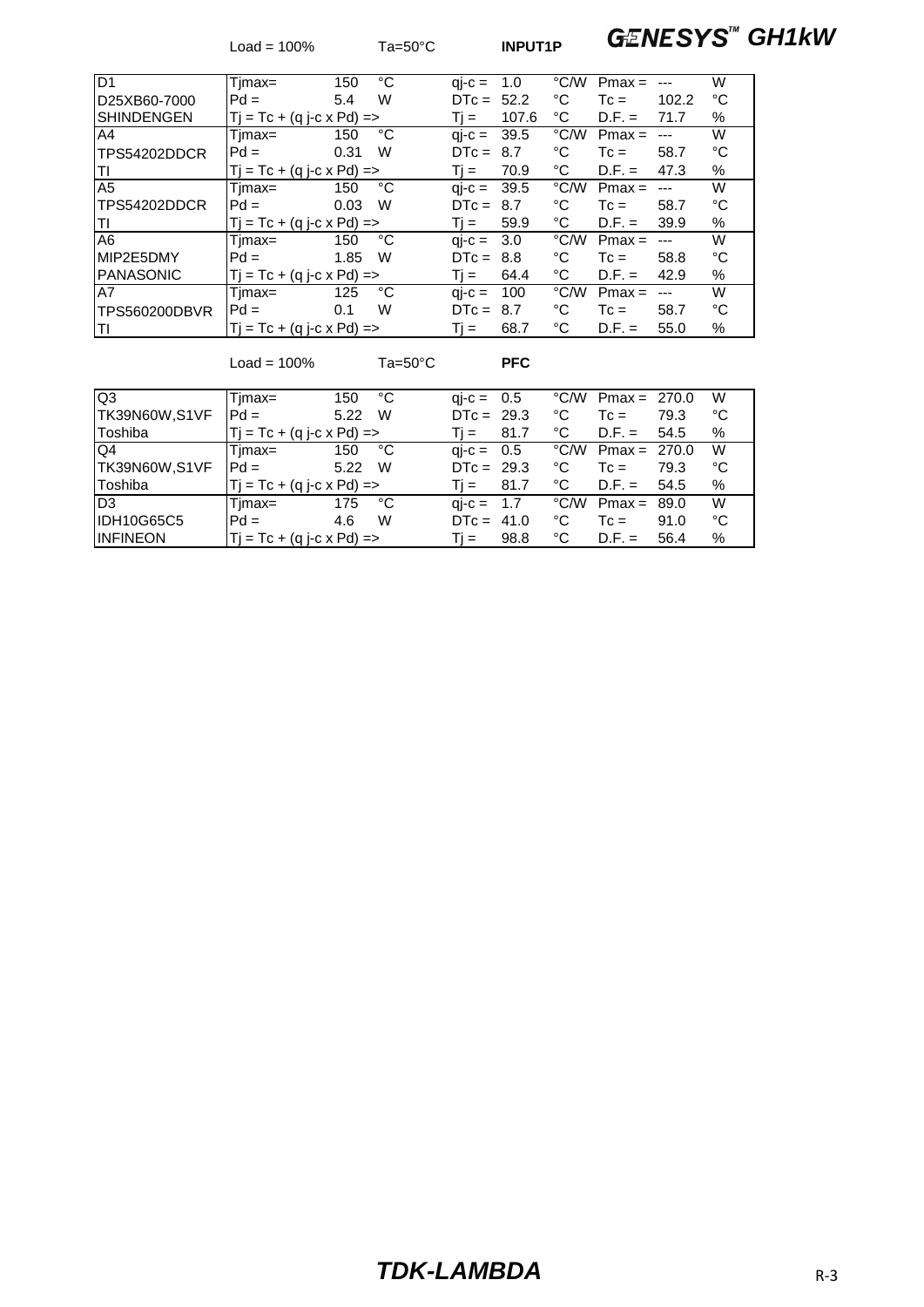Load = 100% Ta=50°C **DC/DC 10V GENESYS<sup>M</sup> GH1kW** 

| IQ1                | Tjmax=                           | °С<br>150 | $qi-c = 0.57$       |      |    | $\degree$ C/W Pmax = 220.0 |       | W  |
|--------------------|----------------------------------|-----------|---------------------|------|----|----------------------------|-------|----|
| IFMW30N60S1HF      | $Pd =$                           | W<br>13.2 | $DTC = 28.5$        |      | ℃  | $T_c =$                    | 78.5  | °C |
| Fuji               | $Tj = Tc + (q j - c x Pd) = >$   |           | $Ti =$              | 86.0 | ℃  | $D.F. =$                   | 57.3  | %  |
| Q <sub>2</sub>     | Timax=                           | °C<br>150 | $qi-c = 0.57$       |      |    | $°C/W$ Pmax = 220.0        |       | W  |
| IFMW30N60S1HF      | $Pd =$                           | W<br>13.2 | $DTC = 28.5$        |      | °C | $Tc =$                     | 78.5  | °С |
| Fuji               | $ T  = Tc + (q i-c \times Pd) =$ |           | $Ti =$              | 86.0 | ℃  | $D.F. =$                   | 57.3  | %  |
| $Q23 - Q27$        | Timax=                           | °C<br>175 | $\text{ai-c} = 0.9$ |      |    | $\degree$ C/W Pmax =       | 167.0 | W  |
| <b>IPP023N04NG</b> | $Pd =$                           | W<br>0.65 | $DTC = 19.7$        |      | ℃  | $T_c =$                    | 69.7  | °C |
| <b>Infineon</b>    | $T = Tc + (q - c \times Pd) =$   |           | $Ti =$              | 70.3 | °C | $D.F. =$                   | 40.2  | %  |

Load = 100% Ta=50°C **DC/DC 150V**

| IQ <sub>1</sub> | Timax=                         | °C<br>150 | $qi-c = 0.57$             |      |      | $\degree$ C/W Pmax = 220.0 |      | W  |
|-----------------|--------------------------------|-----------|---------------------------|------|------|----------------------------|------|----|
| IFMW30N60S1HF   | $Pd =$                         | W<br>13.2 | $DTC = 27.9$              |      | °C   | $T_c =$                    | 77.9 | °C |
| Fuji            | Tj = Tc + (q j-c x Pd) =>      |           | $Ti =$                    | 85.4 | °C   | $D.F. =$                   | 56.9 | %  |
| Q <sub>2</sub>  | Timax=                         | 150 °C    | $qi-c = 0.57$             |      | °C/W | Pmax = $220.0$             |      | W  |
| FMW30N60S1HF    | $Pd =$                         | W<br>13.2 | $DTC = 27.9$              |      | °C   | $T_c =$                    | 77.9 | °C |
| IFuji.          | $ T  = Tc + (q i-c x Pd) =$    |           | $\overline{\mathbf{u}} =$ | 85.4 | ℃    | $D.F. = 56.9$              |      | %  |
| $D31 - D36$     | Timax=                         | °C<br>150 | $qi-c = 3.5$              |      | °C/W | $Pmax = -$                 |      | W  |
| YG911S3R        | $Pd =$                         | W<br>3.5  | $DTC = 29.6$              |      | ℃    | $Tc =$                     | 79.6 | °C |
| Fuji            | $T = Tc + (q - c \times Pd) =$ |           | $Ti =$                    | 91.9 | ℃    | $D.F. =$                   | 61.2 | %  |

Load = 100% Ta=50°C **DC/DC 600V**

| IQ1             | Timax=                              | °C<br>150 | $qi-c = 0.57$        |      | $\degree$ C/W Pmax = 220.0 |                      | W  |
|-----------------|-------------------------------------|-----------|----------------------|------|----------------------------|----------------------|----|
| IFMW30N60S1HF   | $Pd =$                              | W<br>13.4 | $DTC = 27.9$         | °C   | $T_c =$                    | 77.9                 | °C |
| Fuji            | $Tj = Tc + (q j - c \times Pd) = >$ |           | 85.5<br>Ti =         | °C   | $D.F. =$                   | 57.0                 | %  |
| Q <sub>2</sub>  | Timax=                              | °C<br>150 | $\text{ai-c} = 0.57$ |      | $\degree$ C/W Pmax = 220.0 |                      | W  |
| IFMW30N60S1HF   | $Pd =$                              | W<br>11.2 | $DTC = 27.9$         | °C   | $T_c =$                    | 77.9                 | °C |
| l Fuii          | $Tj = Tc + (q j - c \times Pd) =$   |           | 84.3<br>Ti =         | °C   | $D.F. =$                   | 56.2                 | %  |
| D31~D36         | Timax=                              | °C<br>175 | $\text{ai-c} = 2.0$  | °C/W | $Pmax =$                   | $\sim$ $\sim$ $\sim$ | W  |
| IDH02SG120      | $Pd =$                              | W<br>3.41 | $DTC = 29.6$         | °C   | $T_c =$                    | 79.6                 | °C |
| <b>Infineon</b> | $T_i = Tc + (q i-c \times Pd)$ =>   |           | 86.4<br>Ti =         | °C   | $D.F. =$                   | 49.4                 | %  |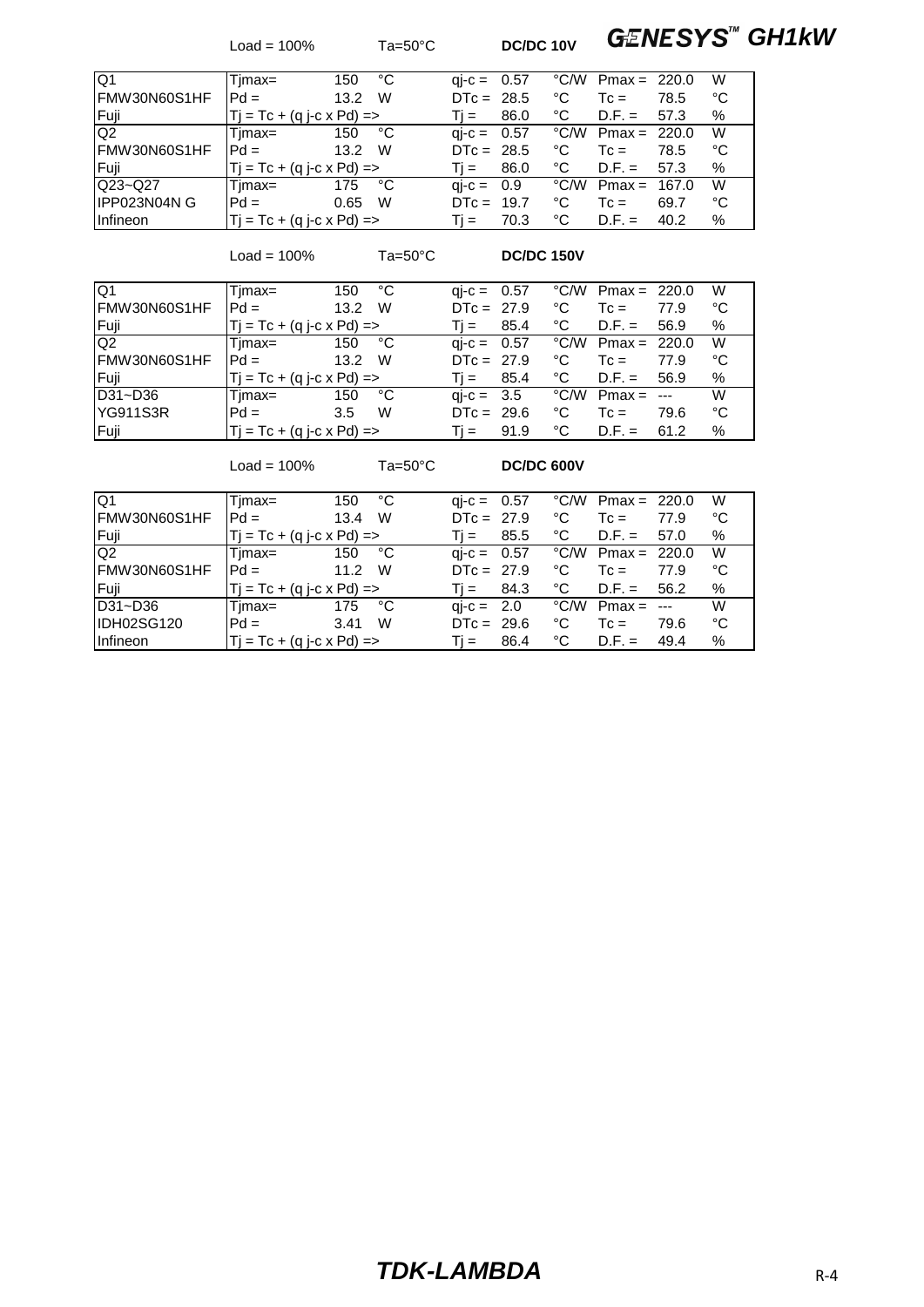## **3.Main Components Temperature Rise GENESYS<sup>"</sup> GH1kW**

| Location No.             |                 | Parts Name                          | ∆T Temperature Rise (°C) |
|--------------------------|-----------------|-------------------------------------|--------------------------|
|                          |                 |                                     | <b>Standard Mounting</b> |
|                          | A <sub>3</sub>  | <b>Gate Driver</b>                  | 30.4                     |
|                          | C <sub>8</sub>  | EL. Capacitor                       | 23.3                     |
| DC-DC                    | R99             | <b>Shunt Resistor</b>               | 31.3                     |
|                          | Q2              | <b>Buck Mosfet</b>                  | 28.5                     |
|                          | Q27             | <b>Mosfet Rectifier</b>             | 20.2                     |
|                          | L1              | Choke                               | 52.4                     |
| <b>PFC</b>               | D <sub>3</sub>  | <b>Diode</b>                        | 48.0                     |
|                          | Q <sub>3</sub>  | Mosfet                              | 34.4                     |
|                          | C <sub>24</sub> | $E-Cap$                             | 9.6                      |
| <b>OUTPUT FILTER</b>     | C <sub>1</sub>  | E-Cap                               | 22.9                     |
|                          | D <sub>1</sub>  | <b>Bridge</b>                       | 53.8                     |
|                          | RL <sub>1</sub> | Relay                               | 22.0                     |
|                          | A <sub>6</sub>  | Top-Switch                          | 7.9                      |
| <b>INPUT</b>             | T1              | Transformer                         | 12.4                     |
|                          | C <sub>28</sub> | E-Cap                               | 4.3                      |
|                          | C45             | E-Cap                               | 10.6                     |
|                          | C66             | E-Cap                               | 6.3                      |
|                          | C76             | E-Cap                               | 9.9                      |
| Conditions:              |                 |                                     |                          |
| <b>Standard Mounting</b> |                 | <b>TDK-Lambda</b><br>$\overline{u}$ | GH10-150<br>LXI<br>OUT   |
| Input Voltage            |                 | 85V~265V                            |                          |
| <b>Output Voltage</b>    |                 | <b>10V</b>                          |                          |
| <b>Output Current</b>    |                 | 100A                                |                          |
|                          |                 |                                     |                          |

#### **GH10-100**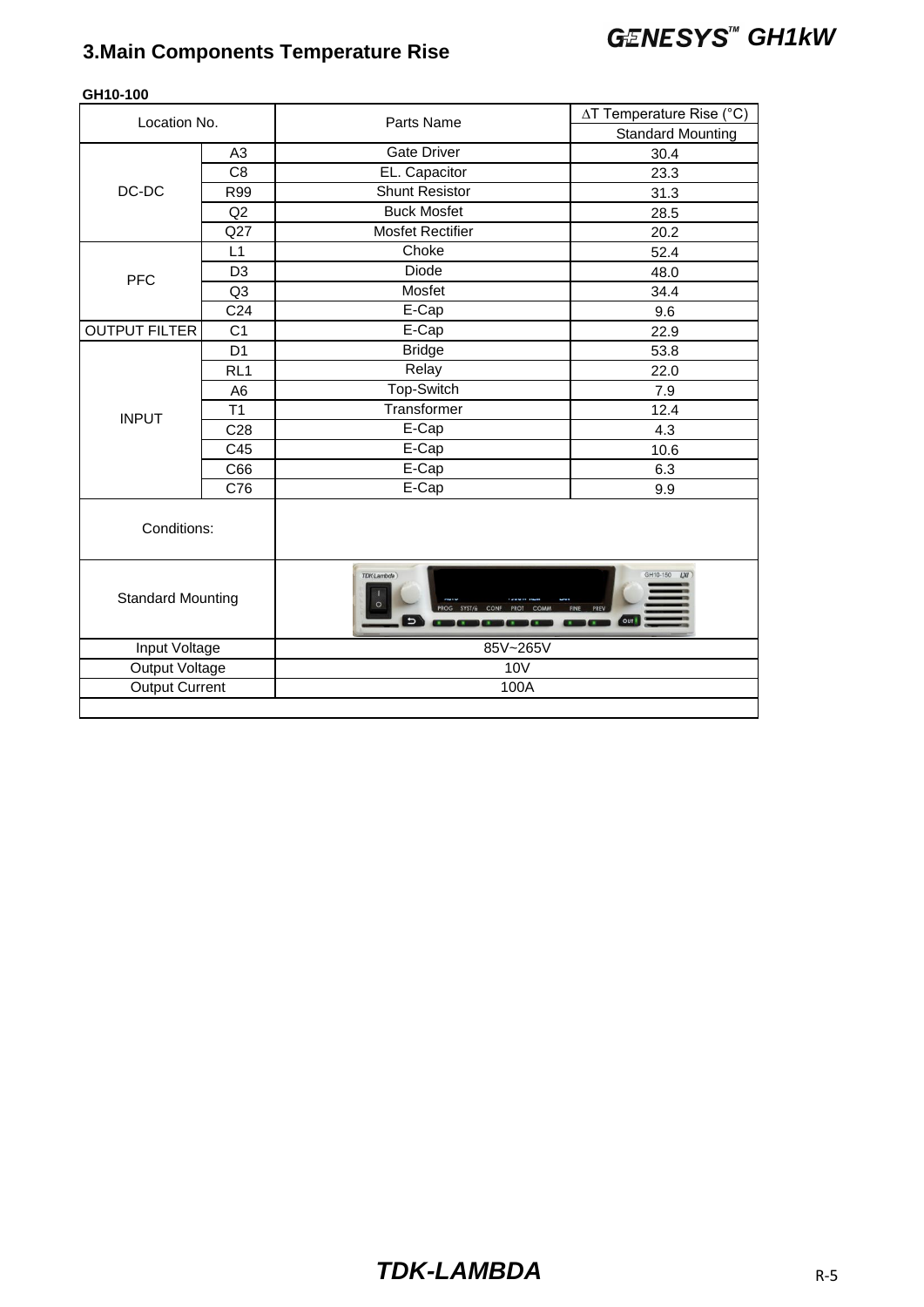## **3.Main Components Temperature Rise GENESYS<sup>"</sup> GH1kW**

|                          |     | Parts Name                                                                                | ∆T Temperature Rise (°C)                             |  |  |
|--------------------------|-----|-------------------------------------------------------------------------------------------|------------------------------------------------------|--|--|
| Location No.             |     |                                                                                           | <b>Standard Mounting</b>                             |  |  |
|                          | Q2  | <b>Buck Mosfet</b>                                                                        | 30.6                                                 |  |  |
|                          | D32 | Diode Rectifier                                                                           | 33.0                                                 |  |  |
| DC-DC                    | R99 | <b>Shunt Resistor</b>                                                                     | 23.9                                                 |  |  |
|                          | C5  | E-Cap                                                                                     | 22.5                                                 |  |  |
| OUTPUT FILTER C15        |     | E-Cap                                                                                     | 69.8                                                 |  |  |
| Conditions:              |     |                                                                                           |                                                      |  |  |
| <b>Standard Mounting</b> |     | <b>TDK-Lambda</b><br>$\circ$<br>PROG SYST/& CONF<br>COMM<br><b>PROT</b><br>$\overline{b}$ | GH10-150<br><b>LXI</b><br><b>FINE</b><br>PREV<br>OUT |  |  |
| Ta                       |     | $50^{\circ}$ C                                                                            |                                                      |  |  |
| Input Voltage            |     | 85V~265V                                                                                  |                                                      |  |  |
| Output Voltage           |     | 150V                                                                                      |                                                      |  |  |
| <b>Output Current</b>    |     | 7A                                                                                        |                                                      |  |  |
|                          |     |                                                                                           |                                                      |  |  |

#### **GH150-7**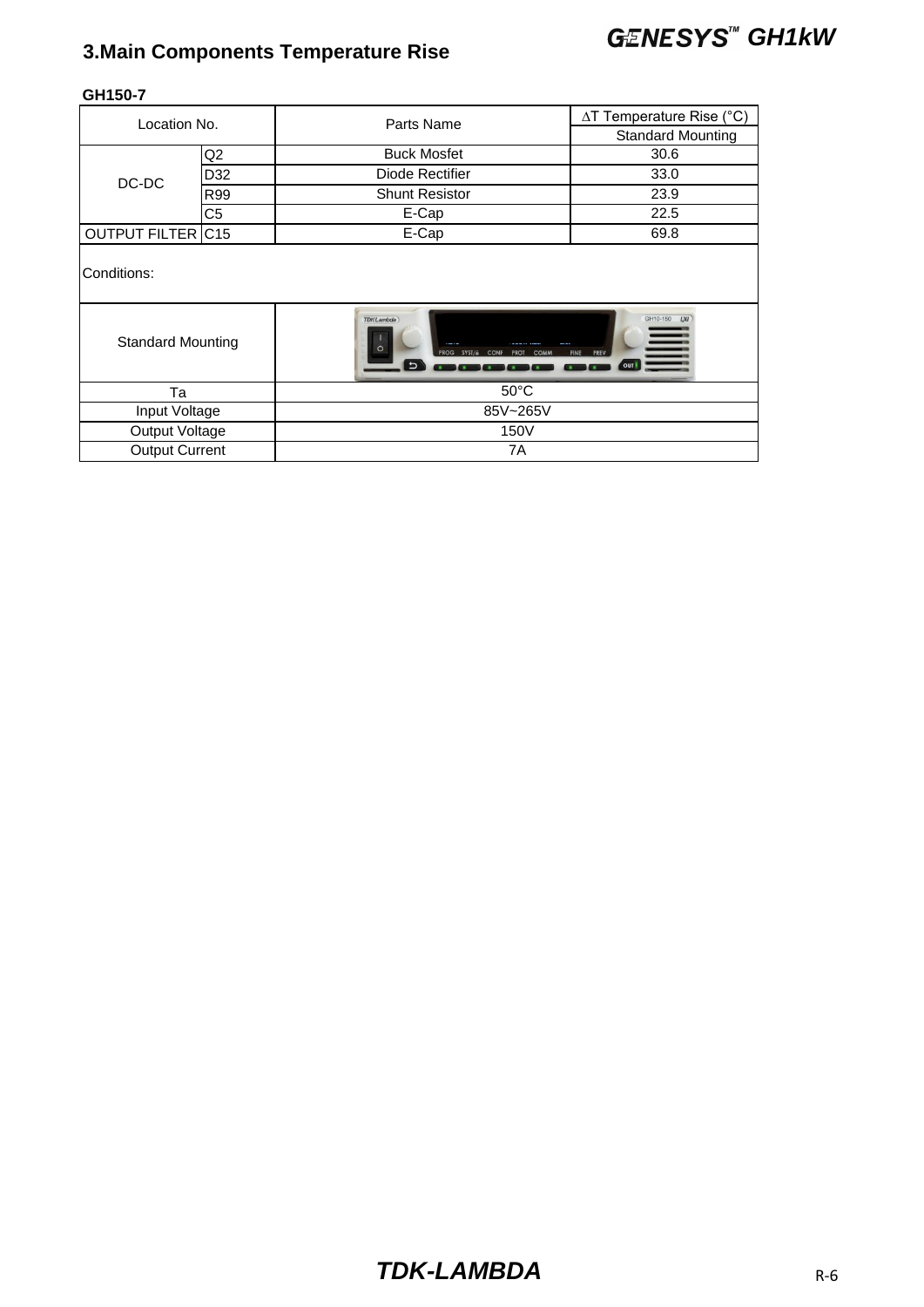## **3.Main Components Temperature Rise GENESYS<sup>"</sup> GH1kW**

| Location No.             |                | Parts Name                             | $\Delta T$ Temperature Rise (°C) |  |  |
|--------------------------|----------------|----------------------------------------|----------------------------------|--|--|
|                          |                |                                        | <b>Standard Mounting</b>         |  |  |
| Q <sub>2</sub>           |                | <b>Buck Mosfet</b>                     | 26.4                             |  |  |
| DC-DC                    | D32            | Diode Rectifier                        | 22.3                             |  |  |
|                          | R99            | <b>Shunt Resistor</b>                  | 18.5                             |  |  |
|                          | C <sub>5</sub> | E-Cap                                  | 18.7                             |  |  |
| <b>OUTPUT FILTER C15</b> |                | E-Cap                                  | 21.1                             |  |  |
| Conditions:              |                | <b>TDK-Lambda</b>                      | GH10-150<br>LXI                  |  |  |
| <b>Standard Mounting</b> |                | O<br>SYST/6<br><b>ROG</b><br>CONF<br>ь | PREV<br><b>FINE</b>              |  |  |
| Ta                       |                | $50^{\circ}$ C                         |                                  |  |  |
| Input Voltage            |                | 85V~265V                               |                                  |  |  |
| Output Voltage<br>600V   |                |                                        |                                  |  |  |
| <b>Output Current</b>    |                | 1.7A                                   |                                  |  |  |

#### **GH600-1.7**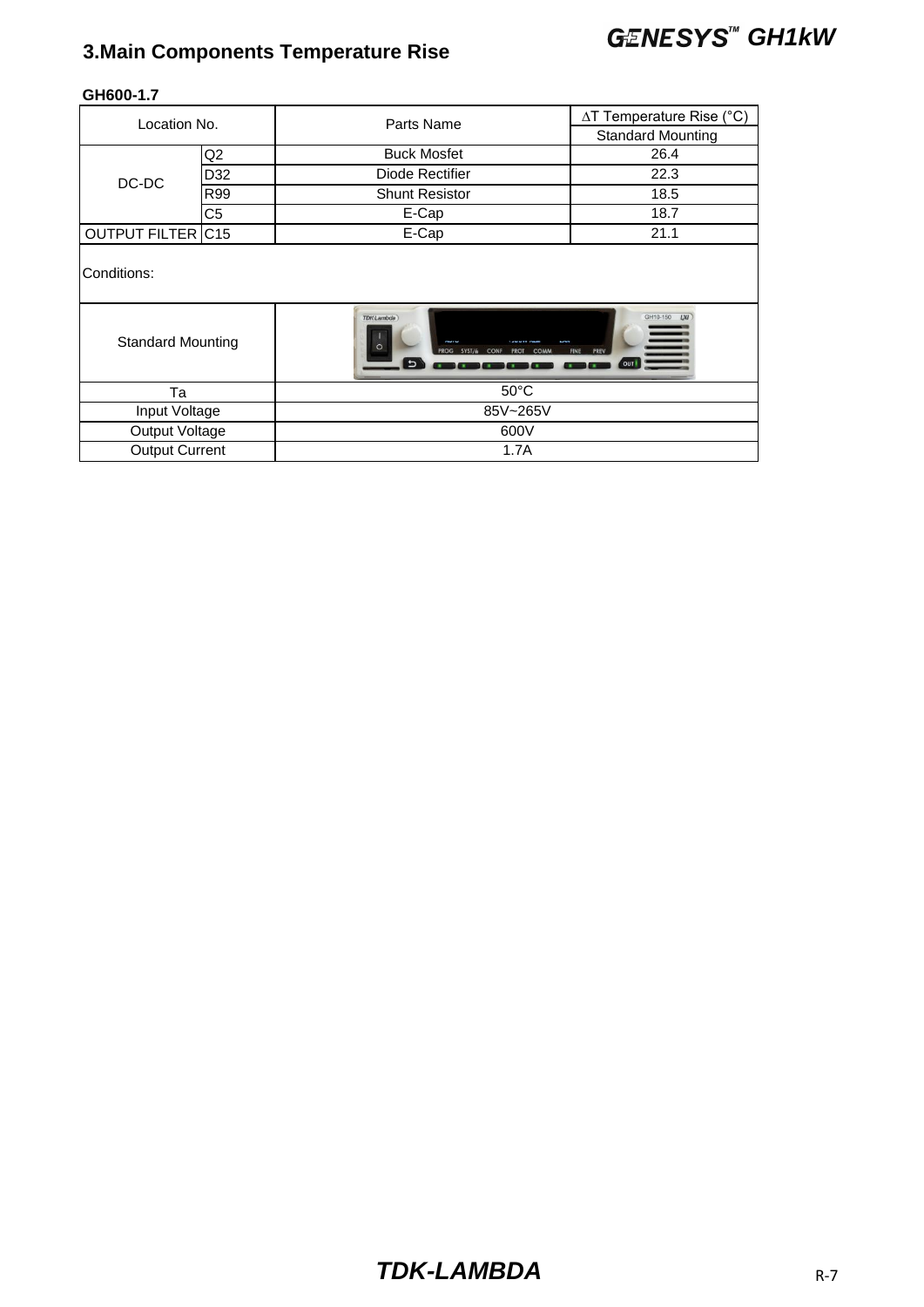### **GENESYS<sup>™</sup> GH1kW**

#### **4.ELECTROLYTIC CAPACITORS LIFE TIME ESTIMATION**

| <b>MODEL</b> | COMPUTED LIFE (year) at Tambient |                |                |  |  |
|--------------|----------------------------------|----------------|----------------|--|--|
|              | $30^{\circ}$ C                   | $40^{\circ}$ C | $50^{\circ}$ C |  |  |
| G10V-170A    | 15                               | 15             | 7.6            |  |  |
| G60V-28A     | 15                               | 15             | 7.6            |  |  |
| G150V-11.2A  | 15                               | 15             | 7.6            |  |  |
| G600V-2.8A   | 15                               | 15             | 7.6            |  |  |

FORMULA $L = L \sigma \times 2^{-10}$  (years) 105 2 *Tc*  $L = Lo \times 2^{\frac{105}{10}}$  $=$  Lo  $\times$ 

*L* : Elec.capacitor computed life (24 hours per day,365 days operation)

*Lo* : Guarantee life for Elec.capacitor

*Tc* : Case temperature of Elec.capacitor

| <b>Standard Mounting</b> | GH10-150 LXI<br>TDK-Lambda<br>言<br>$\circ$<br>PROG SYST/&<br>CONF<br>FINE PREV<br><b>PROT</b><br>COMM<br>$\overline{\phantom{0}}$<br><b>OUT</b> |
|--------------------------|-------------------------------------------------------------------------------------------------------------------------------------------------|
| Input Voltage            | Nom.                                                                                                                                            |
| Output Voltage           | 100%                                                                                                                                            |
| <b>Output Current</b>    | 100%                                                                                                                                            |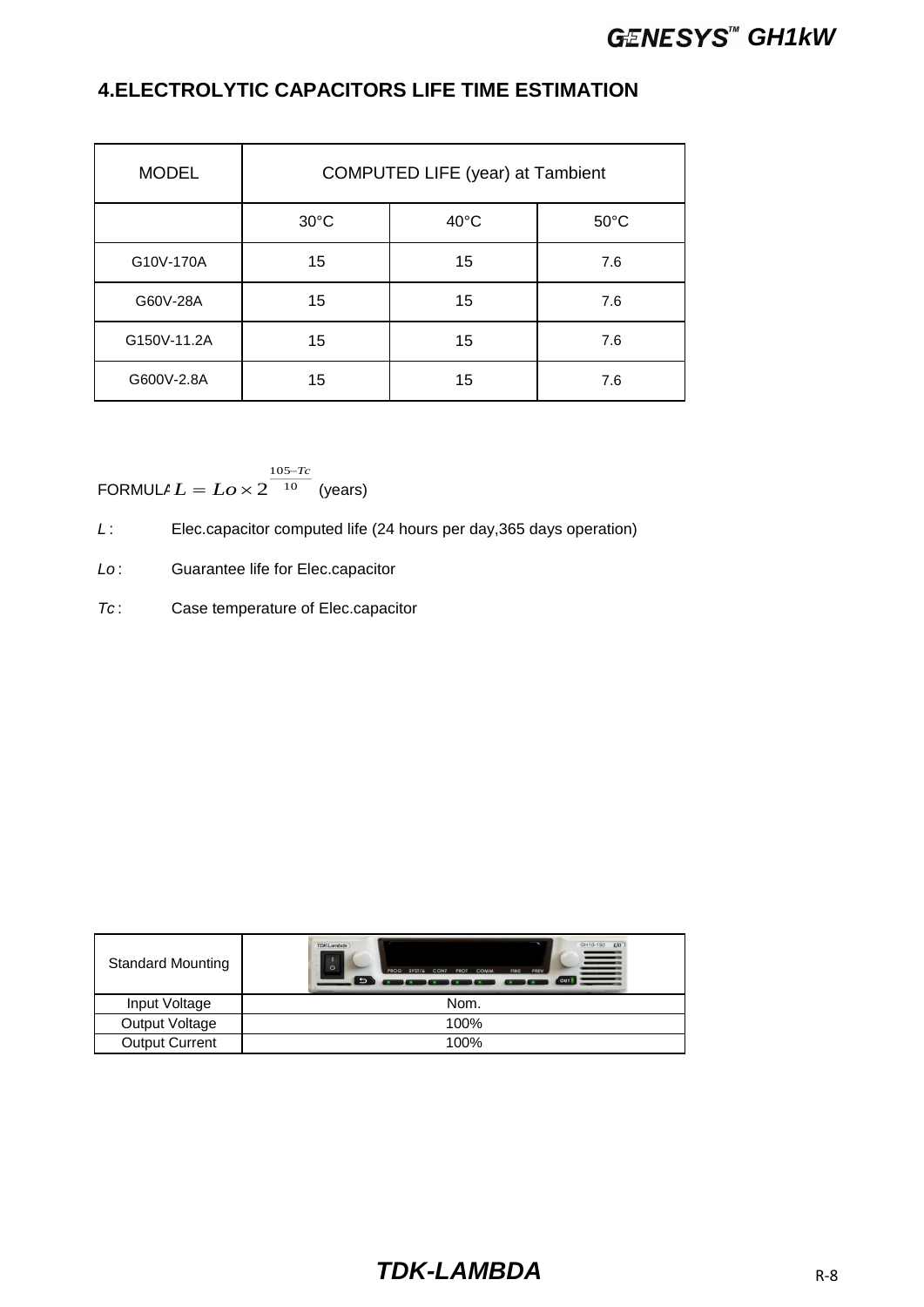#### Condition: Ta:25°C Input:230VAC Vout:100% Iout:100%

| No.             | <b>Test Position</b> |                | Failur    |           |                         |       |                                                   |           |           |                                              |                                              |                            |         |           | Study result (prediction of the phenomena) |                                        |        |                                    |
|-----------------|----------------------|----------------|-----------|-----------|-------------------------|-------|---------------------------------------------------|-----------|-----------|----------------------------------------------|----------------------------------------------|----------------------------|---------|-----------|--------------------------------------------|----------------------------------------|--------|------------------------------------|
|                 |                      |                |           | е         |                         |       |                                                   |           |           |                                              |                                              |                            |         |           |                                            |                                        |        |                                    |
|                 | Location<br>No.      | Test<br>Point  | Short     | Open      | Smoke<br>Fire<br>Sligth | Smoke | Burst<br>Smell<br>Red Hot<br>Damaged<br>Luse Open |           |           | $\begin{array}{c}\n0 \\ V \\ P\n\end{array}$ | $\begin{array}{c}\n0 \\ C \\ P\n\end{array}$ | $\rm _T^O$<br>$\mathsf{P}$ | AC FAIL | No Output | No Change                                  | after<br>PS functional a<br>AC recycle | Others | Note                               |
| $\mathbf{1}$    | A <sub>4</sub>       | $2 - 3$        | $\bullet$ |           |                         |       |                                                   | $\bullet$ |           |                                              |                                              |                            |         | $\bullet$ |                                            |                                        |        | Input-A4                           |
| $\overline{2}$  | A <sub>5</sub>       | $2 - 3$        | $\bullet$ |           |                         |       |                                                   | $\bullet$ |           |                                              |                                              |                            |         |           |                                            |                                        |        | Input-A5                           |
| 3               | A <sub>6</sub>       | $1 - 2$        | $\bullet$ |           |                         |       |                                                   |           |           |                                              |                                              |                            |         | $\bullet$ |                                            | $\bullet$                              |        | Display stopped working            |
| 4               |                      |                |           | $\bullet$ |                         |       |                                                   |           |           |                                              |                                              |                            |         | $\bullet$ |                                            | $\bullet$                              |        | Display stopped working            |
| 5               |                      | $2 - 3$        | $\bullet$ |           |                         |       |                                                   |           | $\bullet$ |                                              |                                              |                            |         | $\bullet$ |                                            |                                        |        | Input-F3                           |
| 6               |                      | $\overline{2}$ |           | $\bullet$ |                         |       |                                                   |           |           |                                              |                                              |                            |         | $\bullet$ |                                            | $\bullet$                              |        | Display stopped working            |
| $\overline{7}$  |                      | $3 - 1$        | $\bullet$ |           |                         |       |                                                   | $\bullet$ | $\bullet$ |                                              |                                              |                            |         | $\bullet$ |                                            |                                        |        | Input-F3;ZD4;A6                    |
| 8               |                      | 3              |           | $\bullet$ |                         |       |                                                   |           |           |                                              |                                              |                            |         | $\bullet$ |                                            | $\bullet$                              |        | Display stopped working            |
| 9               | A7                   | $3-4$          | $\bullet$ |           |                         |       |                                                   | $\bullet$ |           |                                              |                                              |                            |         | $\bullet$ |                                            |                                        |        | · Input-A7, Internal Error         |
| 10              | C <sub>28</sub>      |                | $\bullet$ |           |                         |       |                                                   |           |           |                                              |                                              |                            |         | $\bullet$ |                                            | $\bullet$                              |        | Display stopped working            |
| 11              |                      |                |           | $\bullet$ |                         |       |                                                   |           |           |                                              |                                              |                            |         |           |                                            |                                        |        |                                    |
| 12              | C <sub>50</sub>      | thermal:A5,L4  | $\bullet$ |           |                         |       |                                                   |           |           |                                              |                                              |                            |         | $\bullet$ |                                            | $\bullet$                              |        | • Internal Error. Input-A5&L4-35°C |
| 13              |                      |                |           | $\bullet$ |                         |       |                                                   |           |           |                                              |                                              |                            |         |           | $\bullet$                                  |                                        |        |                                    |
| 14              | C70                  | thermal:A8,L6  | $\bullet$ |           |                         |       |                                                   |           |           |                                              |                                              |                            |         |           |                                            |                                        |        | • Fan's stopped working*           |
| 15              |                      |                |           | $\bullet$ |                         |       |                                                   |           |           |                                              |                                              |                            |         |           | $\bullet$                                  |                                        |        |                                    |
| 16              | D <sub>1</sub>       | 4              |           | $\bullet$ |                         |       |                                                   |           |           |                                              |                                              |                            |         | $\bullet$ |                                            | $\bullet$                              |        |                                    |
| 17              | D7                   | $A-C$          | $\bullet$ |           |                         |       |                                                   | $\bullet$ |           |                                              |                                              |                            |         | $\bullet$ |                                            |                                        |        | Input-A5                           |
| 18              |                      | A              |           | $\bullet$ |                         |       |                                                   |           |           |                                              |                                              |                            |         |           | $\bullet$                                  |                                        |        |                                    |
| 19              | D <sub>9</sub>       | A-C            | $\bullet$ |           |                         |       |                                                   |           |           |                                              |                                              |                            |         | $\bullet$ |                                            | $\bullet$                              |        | • Internal Error                   |
| 20              |                      | $\overline{A}$ |           | $\bullet$ |                         |       |                                                   |           |           |                                              |                                              |                            |         |           | $\bullet$                                  |                                        |        |                                    |
| 21              | D <sub>14</sub>      | A-C            | $\bullet$ |           |                         |       |                                                   |           |           |                                              |                                              |                            |         | $\bullet$ |                                            | $\bullet$                              |        | Display stopped working            |
| $\overline{22}$ | D <sub>17</sub>      | A-C            | $\bullet$ |           |                         |       |                                                   |           |           |                                              |                                              |                            |         | $\bullet$ |                                            | $\bullet$                              |        | Display stopped working            |
| 23              |                      | $\overline{A}$ |           | $\bullet$ |                         |       |                                                   |           |           |                                              |                                              |                            |         |           | $\bullet$                                  |                                        |        |                                    |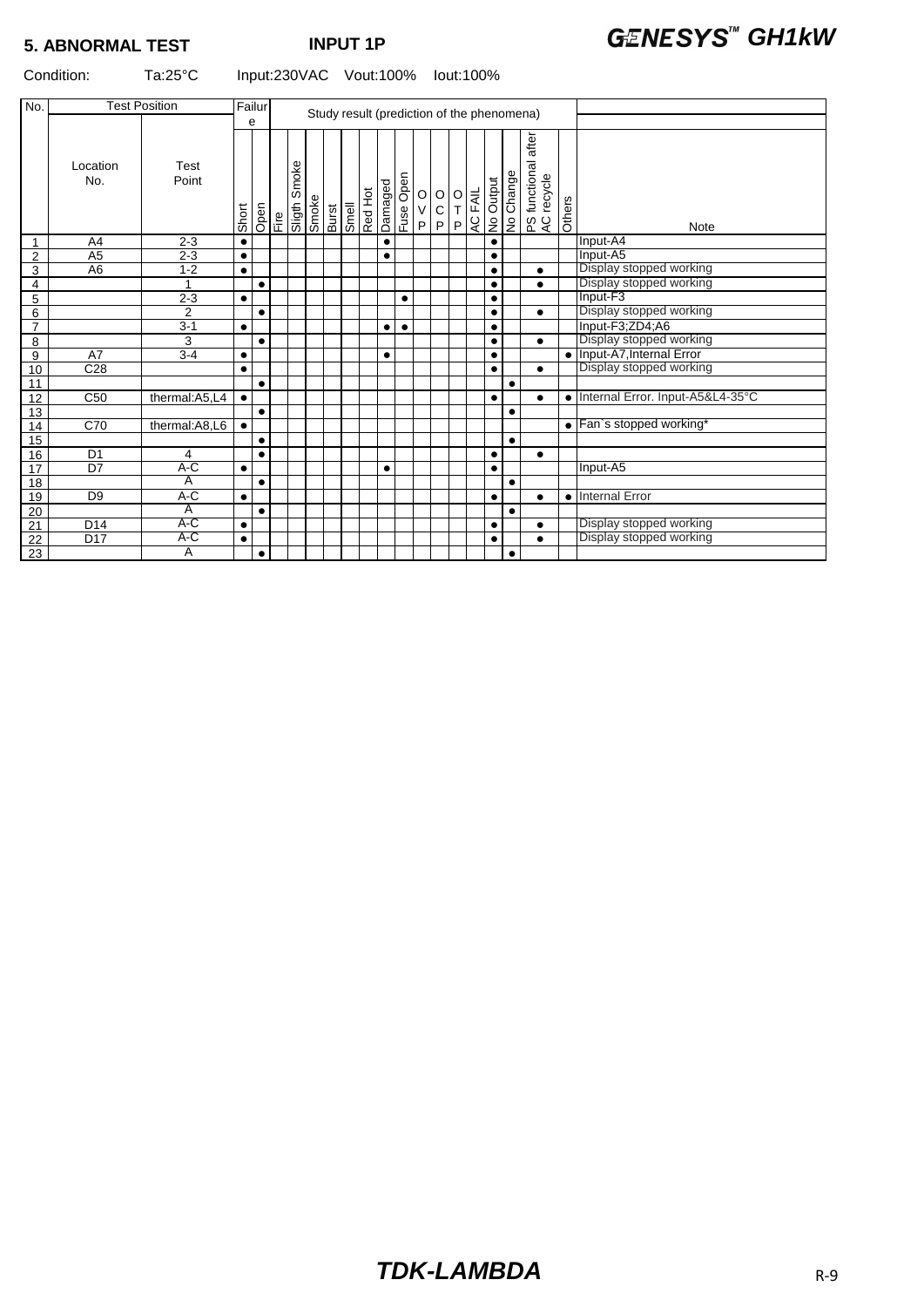#### Condition: Ta:25°C Input:230VAC Vout:100% Iout:100%

|                 | <b>Test Position</b> |               | Failur    |                                                 |  |                              |                                                            |  |  |  |           |           |                                      |                                                         |  |         |           |                                     |                                                  |           |                                           |
|-----------------|----------------------|---------------|-----------|-------------------------------------------------|--|------------------------------|------------------------------------------------------------|--|--|--|-----------|-----------|--------------------------------------|---------------------------------------------------------|--|---------|-----------|-------------------------------------|--------------------------------------------------|-----------|-------------------------------------------|
|                 |                      |               |           | Study result (prediction of the phenomena)<br>e |  |                              |                                                            |  |  |  |           |           |                                      |                                                         |  |         |           |                                     |                                                  |           |                                           |
| No.             | Location<br>No.      | Test<br>Point | Short     |                                                 |  | Open<br>Fire<br>Sligth Smoke | Smoke<br>Burst<br>Smell<br>Red Hot<br>Damaged<br>Luse Open |  |  |  |           |           | $_{\rm V}^{\rm O}$<br>$\overline{P}$ | $\begin{bmatrix} 0 & 0 \\ 0 & T \\ P & P \end{bmatrix}$ |  | AC FAIL |           | <mark>No Output</mark><br>No Change | after<br>PS functional a<br>AC recycle<br>Others |           | <b>Note</b>                               |
| 1               | C20;24;25            |               | $\bullet$ |                                                 |  |                              |                                                            |  |  |  |           | $\bullet$ |                                      |                                                         |  |         | $\bullet$ |                                     |                                                  |           | Input F1, F2                              |
| $\overline{2}$  |                      |               |           | $\bullet$                                       |  |                              |                                                            |  |  |  |           |           |                                      |                                                         |  |         |           | $\bullet$                           |                                                  |           |                                           |
| 3               | D <sub>3</sub>       | A-C           | $\bullet$ |                                                 |  |                              |                                                            |  |  |  | $\bullet$ | $\bullet$ |                                      |                                                         |  |         | $\bullet$ |                                     |                                                  |           | Input F1, F2; PFC Q4                      |
| 4               |                      | A             |           | $\bullet$                                       |  |                              |                                                            |  |  |  | $\bullet$ | $\bullet$ |                                      |                                                         |  |         | $\bullet$ |                                     |                                                  |           | Input F1, F2;PFC Q3                       |
| 5               | L1                   |               | $\bullet$ |                                                 |  |                              |                                                            |  |  |  |           |           |                                      |                                                         |  |         | $\bullet$ |                                     | $\bullet$                                        |           | Input Relay Clicking                      |
| 6               |                      |               |           | $\bullet$                                       |  |                              |                                                            |  |  |  |           |           |                                      |                                                         |  |         | $\bullet$ |                                     | $\bullet$                                        | $\bullet$ | Display shows: V - 0 and I - 0            |
| $\overline{7}$  | Q <sub>1</sub>       | B-E           | $\bullet$ |                                                 |  |                              |                                                            |  |  |  |           |           |                                      |                                                         |  |         |           | $\bullet$                           |                                                  |           |                                           |
| 8               |                      | B             |           | $\bullet$                                       |  |                              |                                                            |  |  |  | $\bullet$ | $\bullet$ |                                      |                                                         |  |         | $\bullet$ |                                     |                                                  |           | Input F1, F2; PFC Q3                      |
| 9               |                      | K-E           | $\bullet$ |                                                 |  |                              |                                                            |  |  |  |           |           |                                      |                                                         |  |         | $\bullet$ |                                     |                                                  |           | • Display shows: V - 0 and I - 0; PFC R13 |
| 10              |                      | E             |           | $\bullet$                                       |  |                              |                                                            |  |  |  | $\bullet$ | $\bullet$ |                                      |                                                         |  |         | $\bullet$ |                                     |                                                  |           | Input F1, F2; PFC Q3                      |
| 11              |                      | K-B           | $\bullet$ |                                                 |  |                              |                                                            |  |  |  |           |           |                                      |                                                         |  |         | $\bullet$ |                                     | $\bullet$                                        |           | $\bullet$ Display shows: V - 0 and I - 0  |
| 12              |                      | K             |           | $\bullet$                                       |  |                              |                                                            |  |  |  | $\bullet$ | $\bullet$ |                                      |                                                         |  |         |           | $\bullet$                           |                                                  |           | Input F2;PFC Q4                           |
| 13              | Q2                   | $B-E$         | $\bullet$ |                                                 |  |                              |                                                            |  |  |  |           |           |                                      |                                                         |  |         |           | $\bullet$                           |                                                  |           |                                           |
| 14              |                      | B             |           | $\bullet$                                       |  |                              |                                                            |  |  |  | $\bullet$ | $\bullet$ |                                      |                                                         |  |         | $\bullet$ |                                     |                                                  |           | After 2 min. Input F1, F2; PFC Q3         |
| 15              |                      | K-E           | $\bullet$ |                                                 |  |                              |                                                            |  |  |  |           |           |                                      |                                                         |  |         |           |                                     |                                                  |           | • PFC R13 (P.S. continued to work)        |
| 16              |                      | E             |           | $\bullet$                                       |  |                              |                                                            |  |  |  | $\bullet$ | $\bullet$ |                                      |                                                         |  |         | $\bullet$ |                                     |                                                  |           | Input F1, F2; PFC Q4                      |
| 17              |                      | K-B           | $\bullet$ |                                                 |  |                              |                                                            |  |  |  | $\bullet$ | $\bullet$ |                                      |                                                         |  |         | $\bullet$ |                                     |                                                  |           | Input F1, F2;PFC Q4                       |
| 18              |                      | K             |           | $\bullet$                                       |  |                              |                                                            |  |  |  |           |           |                                      |                                                         |  |         |           | $\bullet$                           |                                                  |           |                                           |
| 19              | Q3                   | $G-S$         | $\bullet$ |                                                 |  |                              |                                                            |  |  |  | $\bullet$ |           |                                      |                                                         |  |         | $\bullet$ |                                     |                                                  |           | • Output 4min. Not stable; PFC R13        |
| 20              |                      | G             |           | $\bullet$                                       |  |                              |                                                            |  |  |  | $\bullet$ | $\bullet$ |                                      |                                                         |  |         | $\bullet$ |                                     |                                                  |           | Input F1, F2; PFC Q3                      |
| 21              |                      | $D-S$         | $\bullet$ |                                                 |  |                              |                                                            |  |  |  |           | $\bullet$ |                                      |                                                         |  |         | $\bullet$ |                                     |                                                  |           | Input F1, F2                              |
| 22              |                      | S             |           | $\bullet$                                       |  |                              |                                                            |  |  |  |           |           |                                      |                                                         |  |         |           |                                     |                                                  |           | • PFC Q4 temp enlarge from 42°C to 46°C   |
| 23              |                      | $D-G$         | $\bullet$ |                                                 |  |                              |                                                            |  |  |  | $\bullet$ | $\bullet$ |                                      |                                                         |  |         | $\bullet$ |                                     |                                                  |           | Input F1, F2; PFC Q3                      |
| $\overline{24}$ |                      | D             |           | $\bullet$                                       |  |                              |                                                            |  |  |  |           |           |                                      |                                                         |  |         |           |                                     |                                                  |           | • PFC Q4 temp enlarge from 42°C to 46°C   |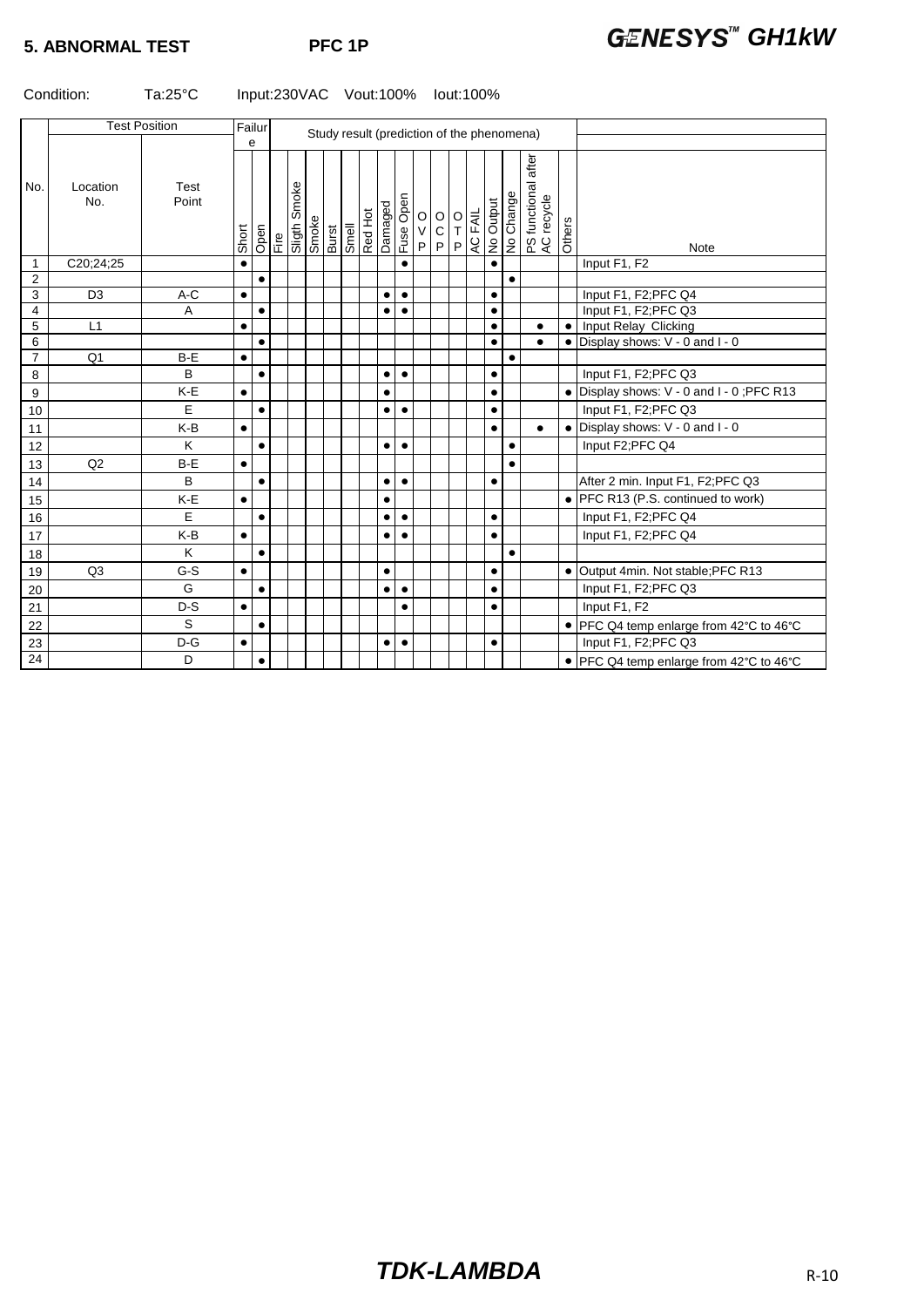### **5. ABNORMAL TEST DCDC 10V GENESYS<sup>™</sup> GH1kW**

#### Condition: Ta:25°C Input:230VAC Vout:100% Iout:100%

|                | <b>Test Position</b> |                  | Failur    |           |      |                   |  |                         |         |           |                      |              |                                                                 |         |           | Study result (prediction of the phenomena) |                                   |           |                                                                                            |
|----------------|----------------------|------------------|-----------|-----------|------|-------------------|--|-------------------------|---------|-----------|----------------------|--------------|-----------------------------------------------------------------|---------|-----------|--------------------------------------------|-----------------------------------|-----------|--------------------------------------------------------------------------------------------|
|                |                      |                  |           | e         |      |                   |  |                         |         |           |                      |              |                                                                 |         |           |                                            |                                   |           |                                                                                            |
| No.            | Location<br>No.      | Test<br>Point    | Short     | Open      | Fire | Smoke<br>3 Higils |  | Smoke<br>Burst<br>Smell | Red Hot |           | Damaged<br>Fuse Open | $\mathsf{P}$ | $\begin{bmatrix} 0 & 0 \\ 0 & 0 \\ 0 & 0 \end{bmatrix}$<br> P P | AC FAIL |           | No Output<br>No Change                     | PS functional after<br>AC recycle | Others    | Note                                                                                       |
| $\mathbf{1}$   | $\overline{C8}$      |                  |           |           |      |                   |  | $\bullet$               |         | $\bullet$ | $\bullet$            |              |                                                                 |         | $\bullet$ |                                            |                                   |           | A1, Q2, Q6~Q10, D11, D13, D14, ZD1, R6,<br>R39, R40, R41, R42                              |
| $\overline{2}$ |                      |                  |           | $\bullet$ |      |                   |  |                         |         |           |                      |              |                                                                 |         |           | $\bullet$                                  |                                   |           |                                                                                            |
| 3              | C17                  |                  | $\bullet$ |           |      |                   |  |                         |         | $\bullet$ | $\bullet$            |              |                                                                 |         | $\bullet$ |                                            |                                   |           | PFC3P200 - D1; Input3P200 - F1, F3                                                         |
| $\overline{4}$ |                      |                  |           | $\bullet$ |      |                   |  |                         |         |           |                      |              |                                                                 |         |           | $\bullet$                                  |                                   |           |                                                                                            |
| 5              | $\overline{L3}$      |                  | $\bullet$ |           |      |                   |  |                         |         |           |                      |              |                                                                 |         |           | $\bullet$                                  |                                   |           |                                                                                            |
| 6              |                      |                  |           | $\bullet$ |      |                   |  |                         |         |           |                      |              |                                                                 |         | $\bullet$ |                                            | $\bullet$                         |           |                                                                                            |
| $\overline{7}$ | Q <sub>1</sub>       | $G-S$            | $\bullet$ |           |      |                   |  |                         |         |           |                      |              |                                                                 |         |           |                                            | $\bullet$                         |           | • Q2 temp enlarge from 57°C to 76°C                                                        |
| 8              |                      | G                |           | $\bullet$ |      |                   |  |                         |         |           |                      | $\bullet$    |                                                                 |         | $\bullet$ |                                            | $\bullet$                         |           |                                                                                            |
| 9              |                      | $\overline{D-S}$ | $\bullet$ |           |      |                   |  |                         |         |           |                      | $\bullet$    |                                                                 |         | $\bullet$ |                                            | $\bullet$                         |           |                                                                                            |
| 10             |                      | S                |           | $\bullet$ |      |                   |  |                         |         |           |                      |              |                                                                 |         |           |                                            | $\bullet$                         |           | • Q2 temp enlarge from 57°C to 76°C                                                        |
| 11             |                      | $D-G$            | $\bullet$ |           |      |                   |  |                         |         |           |                      | $\bullet$    |                                                                 |         | $\bullet$ |                                            | $\bullet$                         |           |                                                                                            |
| 12             |                      | D                |           | $\bullet$ |      |                   |  |                         |         |           |                      |              |                                                                 |         |           |                                            | $\bullet$                         |           | • Q2 temp enlarge from 57°C to 76°C                                                        |
| 13             | Q <sub>5</sub>       | $G-S$            | $\bullet$ |           |      |                   |  |                         |         |           |                      |              |                                                                 |         |           |                                            | $\bullet$                         |           | . Vo go down to 6V; Mode CV change to CC<br>A1, Q6, Q5, C12, C14, C20, Q1, D1, R2, ZD1, R5 |
| 14             |                      | G                |           | $\bullet$ |      |                   |  | $\bullet$               |         | $\bullet$ | $\bullet$            |              |                                                                 |         | $\bullet$ |                                            |                                   |           |                                                                                            |
| 15             |                      | $D-S$            | $\bullet$ |           |      |                   |  | $\bullet$               |         | $\bullet$ | $\bullet$            |              |                                                                 |         | $\bullet$ |                                            |                                   |           | A1, Q6, Q5, Q1, D1, R1, R2, ZD1, R5                                                        |
| 16             |                      | S                |           | $\bullet$ |      |                   |  |                         |         |           |                      |              |                                                                 |         |           |                                            | $\bullet$                         |           | • Vo go down to 6V; Mode CV change to CC                                                   |
| 17             |                      | $D-G$            | $\bullet$ |           |      |                   |  | $\bullet$               |         | $\bullet$ | $\bullet$            |              |                                                                 |         | $\bullet$ |                                            |                                   |           | A1, Q5, Q6, Q4, Q1, D1, D6, D8, R1, R2, ZD1, R5, R27,<br>R28,                              |
| 18             |                      | D                |           | $\bullet$ |      |                   |  |                         |         |           |                      |              |                                                                 |         |           |                                            | $\bullet$                         |           | . Vo go down to 6V; Mode CV change to CC                                                   |
| 19             | Q23                  | $G-S$            | $\bullet$ |           |      |                   |  |                         |         |           |                      |              |                                                                 |         |           | $\bullet$                                  |                                   |           |                                                                                            |
| 20             |                      | G                |           | $\bullet$ |      |                   |  |                         |         |           |                      |              |                                                                 |         |           | $\bullet$                                  |                                   |           |                                                                                            |
| 21             |                      | $D-S$            | $\bullet$ |           |      |                   |  | $\bullet$               |         | $\bullet$ | $\bullet$            |              |                                                                 |         | $\bullet$ |                                            |                                   |           | A1, Q25, Q5~Q7, Q9, Q1, D1, D6, R2, ZD1, R5,<br>R27, R30, R39                              |
| 22             |                      | S                |           | $\bullet$ |      |                   |  |                         |         |           |                      |              |                                                                 |         |           | $\bullet$                                  |                                   |           |                                                                                            |
| 23             |                      | $D-G$            | $\bullet$ |           |      |                   |  | $\bullet$               |         | $\bullet$ | $\bullet$            |              |                                                                 |         | $\bullet$ |                                            |                                   |           | A1, Q22, Q23, Q25, Q5~Q7, Q9, Q1, D1, D6, R2,<br>ZD1, R5, R27, R30, R39, R84               |
| 24             |                      | D                |           | $\bullet$ |      |                   |  |                         |         |           |                      |              |                                                                 |         |           | $\bullet$                                  |                                   |           |                                                                                            |
| 25             | $\overline{T3}$      | $1 - 2$          | $\bullet$ |           |      |                   |  | $\bullet$               |         | $\bullet$ | $\bullet$            |              |                                                                 |         | $\bullet$ |                                            |                                   |           | A1, Q5, Q9, Q10, Q7, C12, C14, C20, Q1, D1,<br>D6, R2, ZD1, R5, R39                        |
| 26             |                      | 1                |           | $\bullet$ |      |                   |  |                         |         |           |                      |              |                                                                 |         | $\bullet$ |                                            | $\bullet$                         |           |                                                                                            |
| 27             |                      | $A-C$            | $\bullet$ |           |      |                   |  |                         |         | $\bullet$ |                      |              |                                                                 |         | $\bullet$ |                                            |                                   |           | A1, Q17, Q25, Q1, Q2, Q5~Q7, Q9, D1, D6, ZD1,<br>R5, R6, R27, R30, R39                     |
| 28             |                      | Α                |           | $\bullet$ |      |                   |  |                         |         |           |                      |              |                                                                 |         |           |                                            | $\bullet$                         | $\bullet$ | Vo go down to 6V                                                                           |
| 29             |                      | $B-C$            | $\bullet$ |           |      |                   |  |                         |         | $\bullet$ |                      |              |                                                                 |         | $\bullet$ |                                            |                                   |           | A1, Q17, Q25, Q1, Q2, Q5~Q7, Q9, D1, D6, ZD1,<br>R5, R6, R27, R30, R39                     |
| 30             |                      | B                |           | $\bullet$ |      |                   |  |                         |         |           |                      |              |                                                                 |         |           |                                            | $\bullet$                         |           | • Vo go down to 6V                                                                         |
|                |                      |                  |           |           |      |                   |  |                         |         |           |                      |              |                                                                 |         |           |                                            |                                   |           |                                                                                            |